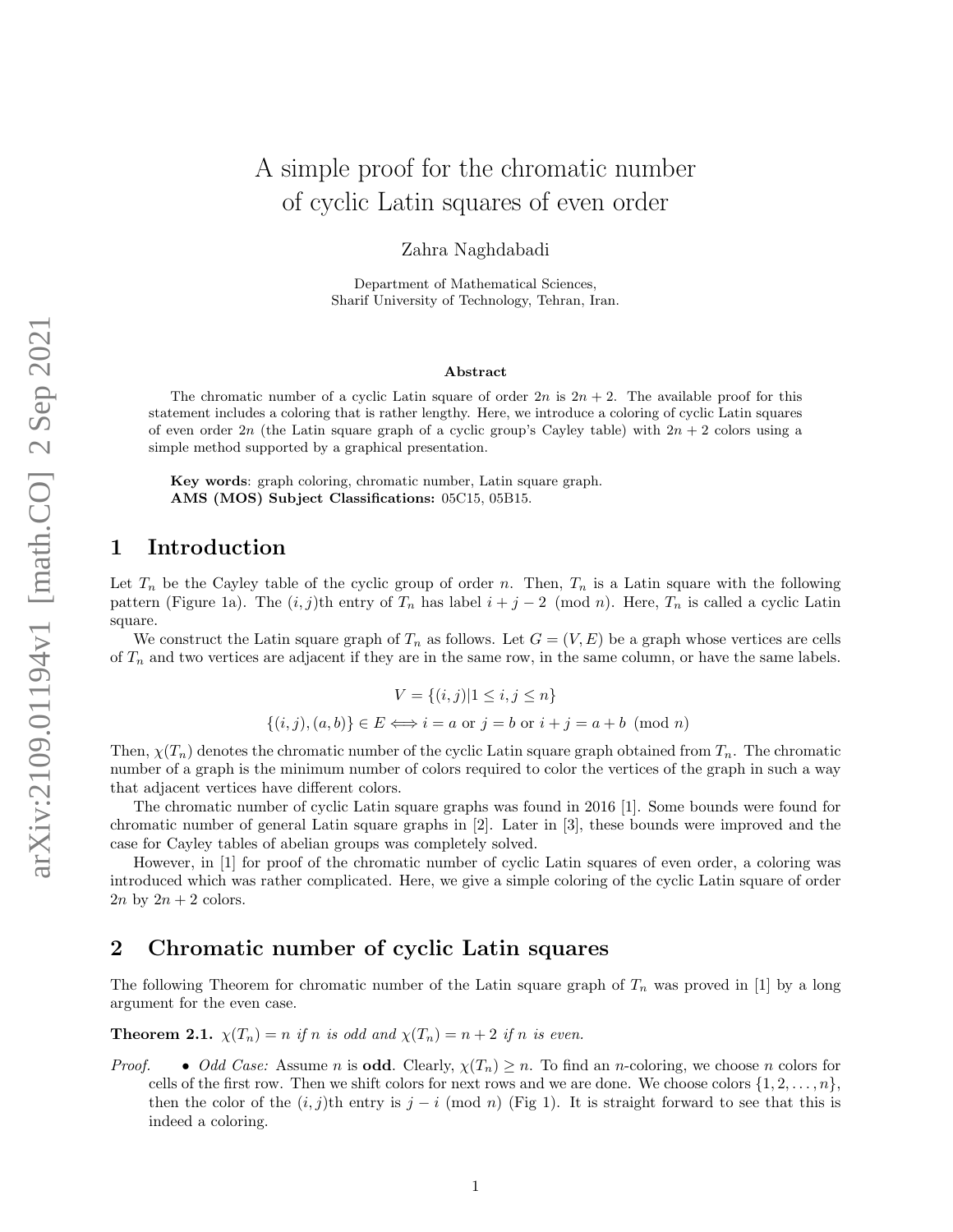<span id="page-1-0"></span>

| 0 |   | 2 | 3 | 4              |
|---|---|---|---|----------------|
| 1 | 2 | 3 | 4 | 0              |
| 2 | 3 | 4 | 0 | 1              |
| 3 | 4 | 0 | 1 | $\overline{2}$ |
| 4 | 0 |   | 2 | 3              |
|   |   |   |   |                |

| $\overline{0}$ | 1 | $\overline{2}$ | 3 | 4 |
|----------------|---|----------------|---|---|
|                | 2 | 3              | 4 | Ó |
| $\overline{c}$ | 3 | 4              | 0 |   |
| 3              |   | 0              |   | 2 |
|                |   |                | ╯ | 3 |

| $\overline{0}$ | 1              | $\overline{\mathbf{c}}$ | 3 | 4                       |
|----------------|----------------|-------------------------|---|-------------------------|
| 1              | $\mathbf{P}$   | 3                       | 4 | 0                       |
| 2              | 3              | 4                       | 0 | $\mathbf{1}$            |
| $\overline{3}$ | 4              | U                       |   | $\overline{a}$          |
| 4              | $\overline{0}$ | 1                       | 2 | $\overline{\mathbf{3}}$ |
|                |                |                         |   |                         |

| (a) | $T_{5}$ | Cyclic            | Latin |
|-----|---------|-------------------|-------|
|     |         | square of order 5 |       |

(b) Coloring of  $T_5$  by shifting colors

|  | (c) 5-coloring of $T_5$ |  |
|--|-------------------------|--|
|  |                         |  |

Figure 1: Example of a cyclic Latin square of odd order n and its n-coloring.

• Even Case: Assume that n is even. By the following Corollary  $\chi(T_n) \geq n+2$ .

**Corollary 2.1.** Let G be an abelian group of order n. Then,  $\chi(T_G) \geq n+2$  if and only if G has a unique element of order 2. Here,  $T_G$  is the Latin square graph obtained from the Cayley table of G.

This corollary was deduced from several papers in [\[1\]](#page-2-0).

– Here, we introduce a **coloring** of  $T_n$  with  $n+2$  colors to show that  $\chi(T_n) = n+2$ . First, we add two empty columns to the Latin square (Fig [2\)](#page-1-1). We choose  $n + 2$  colors for the first row and shift the colors for next rows, consecutively. The colors are shifted twice only for the  $(\frac{n}{2} + 1)$ th row (Fig [2c\)](#page-1-1). We choose colors  $\{1, 2, \ldots, n+2\}$ , then the color of the  $(i, j)$ th cell is  $j - i \pmod{n+2}$ in the first half  $i \leq \frac{n}{2}$  and  $j - i - 1 \pmod{n+2}$  in the second half  $i > \frac{n}{2}$ .

<span id="page-1-1"></span>

| 0 | 1              | $\overline{2}$ | 3 | $\overline{4}$ | 5              |
|---|----------------|----------------|---|----------------|----------------|
| 1 | $\overline{2}$ | 3              | 4 | 5              | 0              |
| 2 | 3              | 4              | 5 | 0              | 1              |
| 3 | 4              | 5              | 0 | $\mathbf{1}$   | $\overline{2}$ |
| 4 | 5              | 0              | 1 | $\overline{c}$ | 3              |
| 5 | 0              |                | 2 | 3              | 4              |

 $sq$ 

| $\bf{0}$       | $\overline{1}$ | $\overline{2}$ | 3              | 4              | 5              |  |
|----------------|----------------|----------------|----------------|----------------|----------------|--|
| $\overline{1}$ | $\overline{2}$ | 3              | $\overline{a}$ | 5              | 0              |  |
| $\overline{2}$ | 3              | 4              | 5              | 0              | 1              |  |
| $\overline{3}$ | 4              | 5              | 0              | $\overline{1}$ | $\overline{2}$ |  |
| 4              | 5              | 0              | $\mathbf{1}$   | $\overline{2}$ | 3              |  |
| 5              | O              |                | $\overline{2}$ | 3              | 4              |  |

| $\overline{0}$ | $\overline{1}$ | $\overline{a}$ | 3              | 4              | 5              |  |
|----------------|----------------|----------------|----------------|----------------|----------------|--|
| $\overline{1}$ | $\overline{a}$ | 3              | 4              | 5              | 0              |  |
| $\overline{a}$ | 3              | 4              | 5              | $\overline{0}$ | $\mathbf{1}$   |  |
| $\overline{3}$ | 4              | 5              | $\overline{0}$ | $\overline{1}$ | $\overline{a}$ |  |
| 4              | 5              | $\bf{0}$       | $\mathbf{1}$   | $\overline{2}$ | 3              |  |
| 5              | $\overline{0}$ | 1              | $\overline{2}$ | 3              | 4              |  |

(a)  $T_6$ , Cyclic Latin square of order 6

(b) Coloring of the first half of  $T_6$  by shifting colors

(c) 8-coloring of  $T_6$ 

Figure 2: Example of a cyclic Latin square of even order n and its  $(n+2)$ -coloring.

– This is indeed a coloring. We need to show that color of the  $(i, j)$ th cell is different from its adjacent vertices. By construction, if two cells are in the same row, they have different colors. The same is true for vertices in the same column, since  $T_n$  could be embedded in a square of dimension  $n+2$  colored by simple shifts. Now we see that if two cells have the same color, they have different labels and the proof is finished.

Fix a color C. We note that labels of color C in each half are either all even or all odd since the cyclic Latin square has even order. If cells of color  $C$  have even labels in the first half, they have odd labels in the second half and vice versa. So, two cells of color C have different labels if one is in the first half and the other is in the second half.

To see that two cells of color C in the same half have different colors, we use the cyclic structure of the Latin square (Fig's [3a](#page-2-1) and [3b\)](#page-2-1). Without loss of generality, assume that cells with color C have even labels in the first half. Then, starting from the first row, labels of these cells form an ordered sequence of length less than or equal to  $\frac{n}{2}$  satisfying the order in Figure [3c.](#page-2-1) Note that in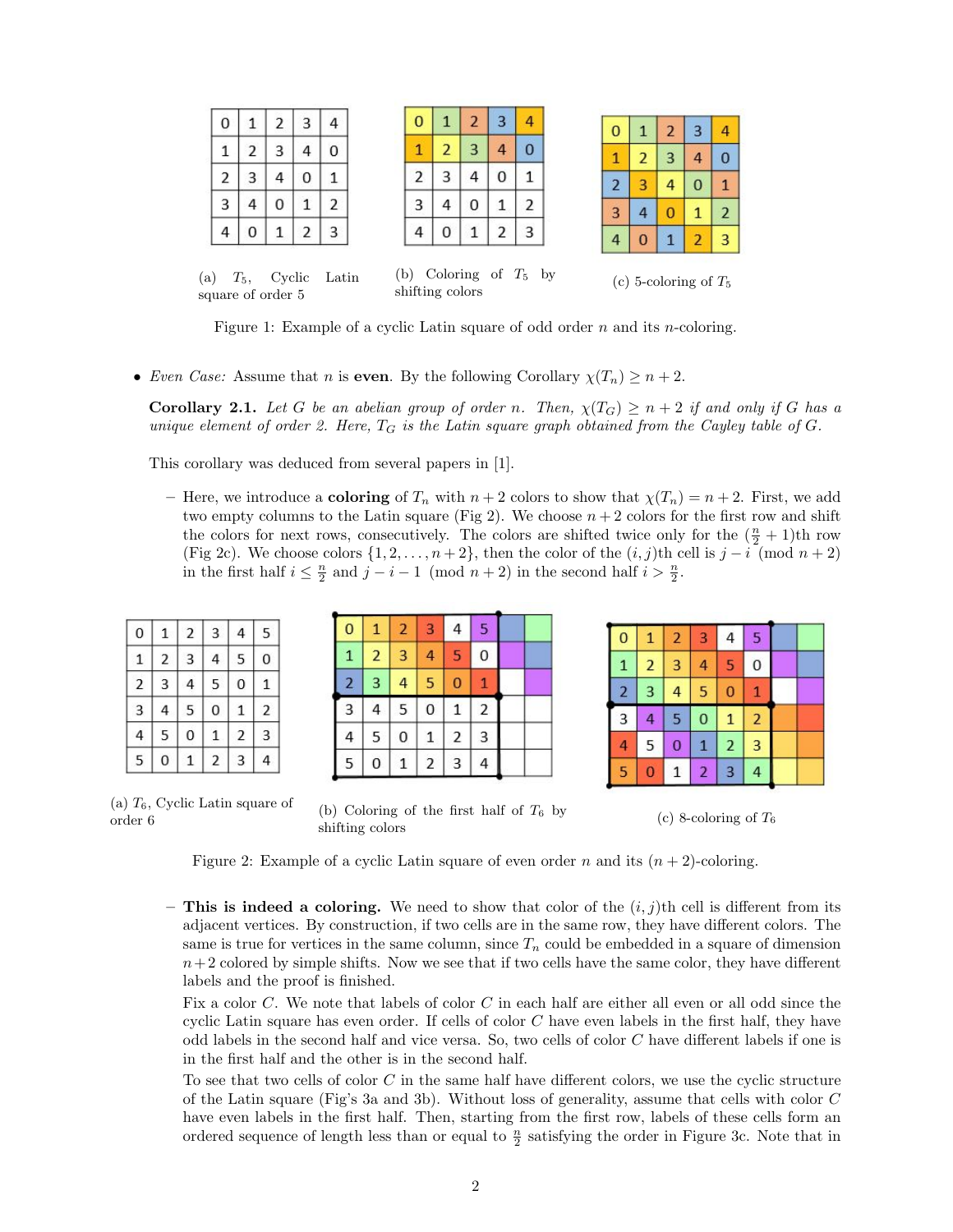<span id="page-2-1"></span>

|       |           | $\boldsymbol{a}$ |       |       |       | $b-1$ | $\boldsymbol{b}$ |  |
|-------|-----------|------------------|-------|-------|-------|-------|------------------|--|
| $b+2$ |           |                  | $a+2$ |       |       |       | $b+1$            |  |
|       | $b+4$     |                  |       | $a+4$ |       |       |                  |  |
| $b+4$ |           | $b+8$            |       |       | $a+8$ |       |                  |  |
|       | $\ddotsc$ |                  |       |       |       |       |                  |  |

 $(a, a + 2, a + 4, a + 8, ...)$  $(b, \Box, \Box, b+4, \dots)$ 

(b) The sequence of labels in each half has length  $\leq \frac{n}{2}$  because some colored cells are empty.

(a) Labels of the same color differ by 2 in two consecutive rows and by 4 when there are two blank cells separating them in the sequence.



(c) Order of even labels appearing in sequence of labels

(d) Order of odd labels appearing in sequence of labels

Figure 3: Graphical proof of Theorem [2.1:](#page-0-0) Cells with the same color have different labels since even and odd labels appear in particular orders differing by 2.

some rows colored cells do not have labels and that after two empty labels in the sequence, entries continue from the second label in the order as illustrated in Figure [3a.](#page-2-1) This order results from the fact that in each half labels of color C differ by 2 in two consecutive rows and by 4 when there are two blank cells separating them in the sequence (Fig [3b\)](#page-2-1). Since the ordered sequence is chosen in order from  $\frac{n}{2}$  possible labels, it has distinct entries. Hence, labels of color C are different in the first half and they are all even. The same is true for labels in the second half. They are odd and different.

 $\Box$ 

In the coloring stated for the proof of even cases, four colors,  $(\frac{n}{2}, \frac{n}{2} + 1, n + 1, n + 2)$  appear  $n - 1$  times in the coloring. These colors appear on entries  $(\frac{n}{2}+1, n+2), (\frac{n}{2}, n+1), (1, n+2)$  and  $(n, n+1)$ , respectively in the extra columns. The other colors appear exactly  $n-2$  times. Hence, the coloring is *equitable* (the cardinality of any two color classes differ by at most 1) as defined in [\[2\]](#page-3-0).

#### Acknowledgment

The author is grateful to Professor E.S. Mahmoodian for his comments and reviewing the article. The author would also like to thank the anonymous reviewer whose detailed comments helped to improve the quality of the paper.

## References

<span id="page-2-0"></span>[1] Besharati, N., Goddyn, L., Mahmoodian, E. S., and Mortezaeefar, M. On the chromatic number of Latin square graphs. Discrete Math. 339 (2016), no. 11, 2613–2619.